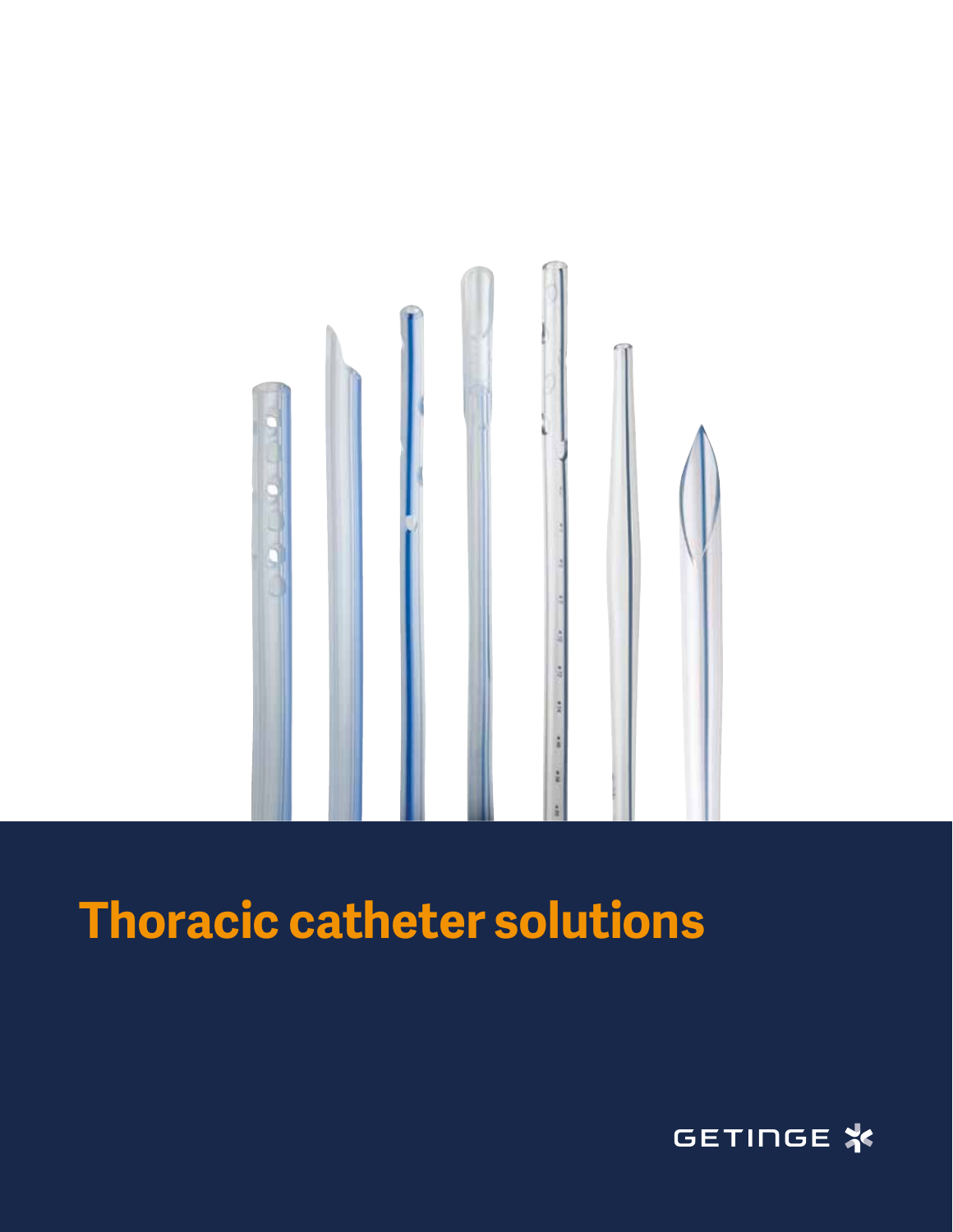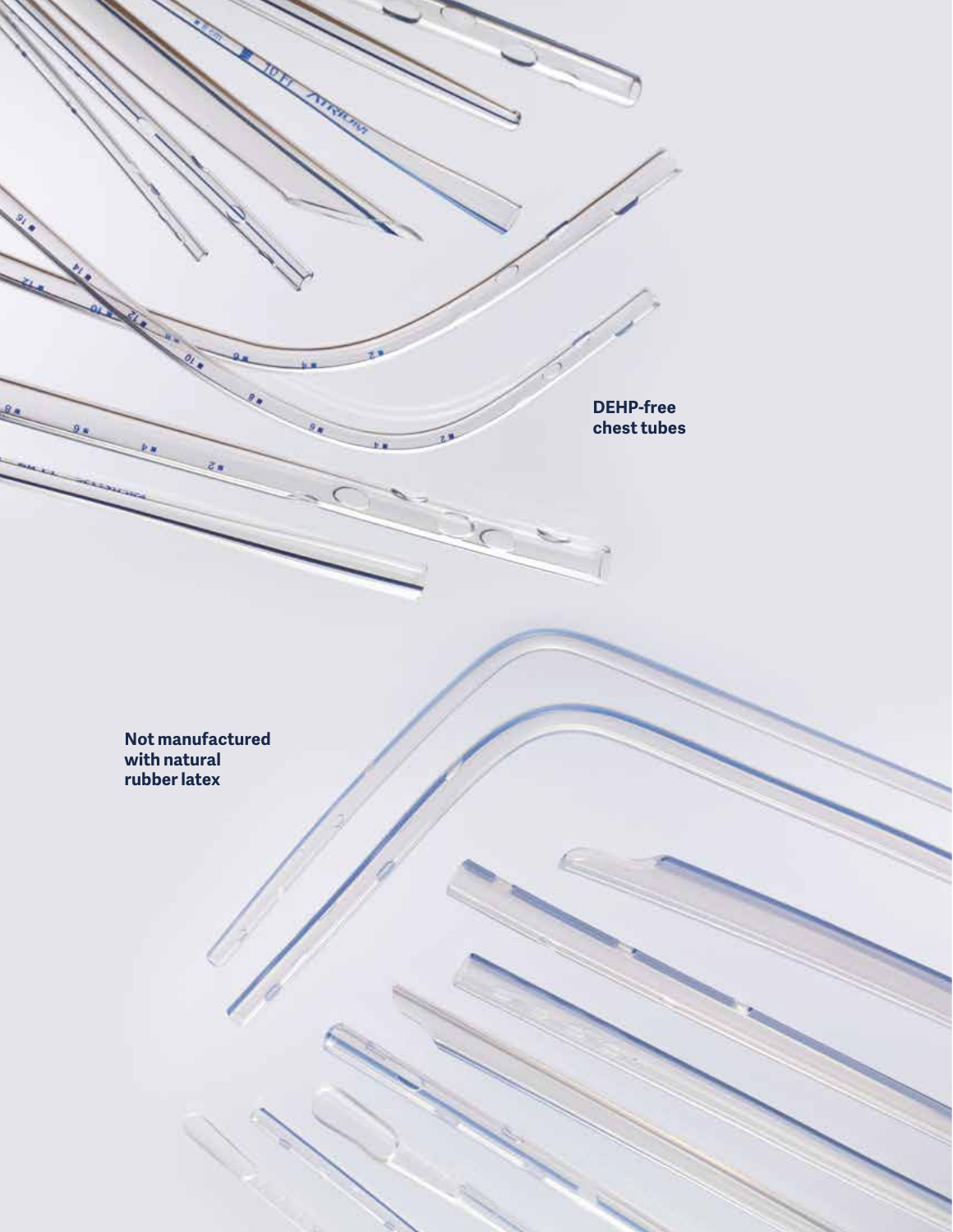## **PVC thoracic catheters**

#### **Soft PVC thoracic catheters**

- Advanced taper tip designed for easy placement
- Soft, thermo-conforming PVC
- 2 cm depth markings aid in accurate catheter placement
- Gentle spiral hole configuration
- Tapered oval drainage eyes
- Blue radiopaque stripe confirms placement upon X-ray

#### **Firm PVC thoracic catheters**

- Open tip designed for fast, secure connection to chest drain tubing
- Smooth, atraumatic tip



Blue radiopaque line confirms placement upon x-ray

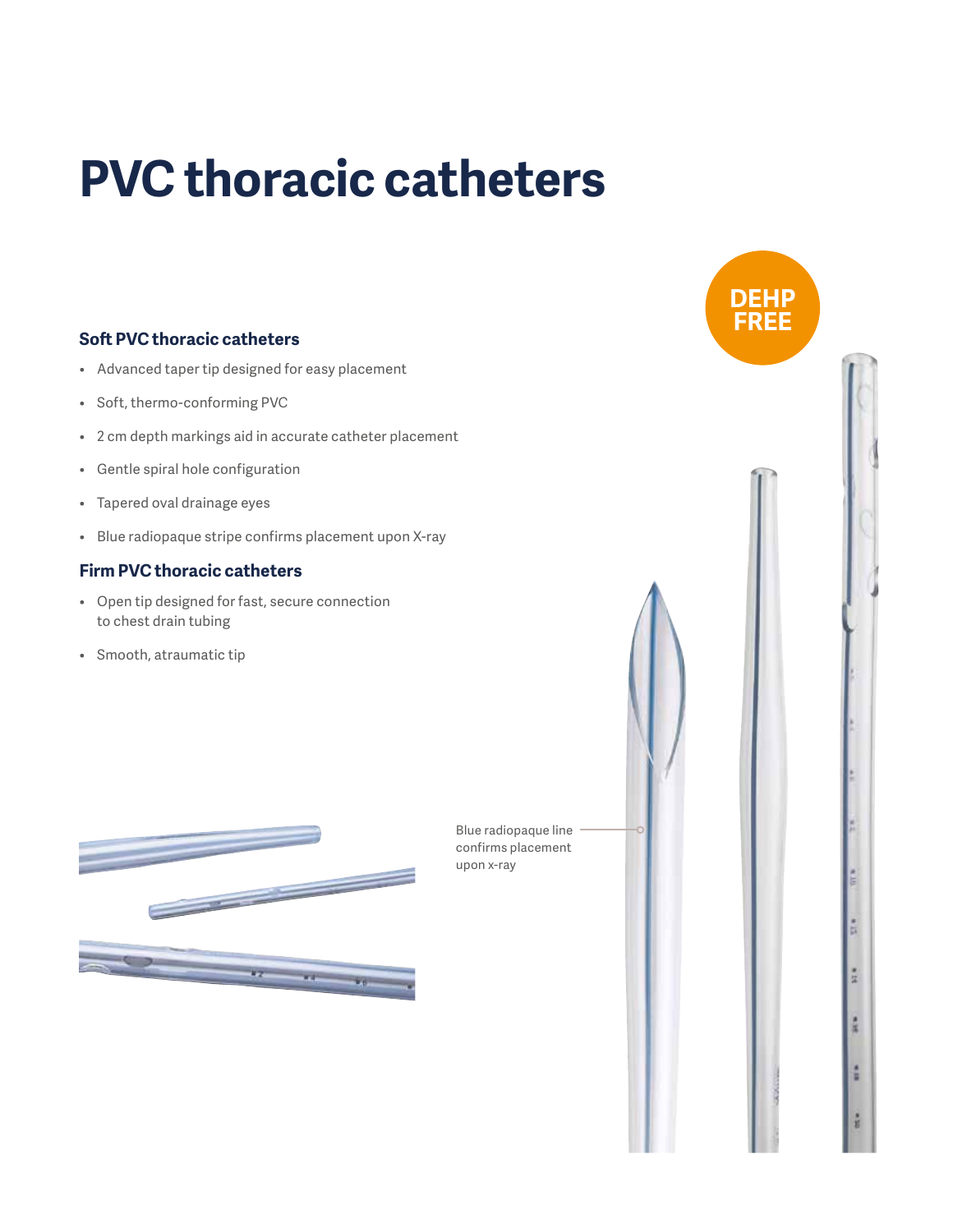# **Silicone thoracic catheters**

#### **Round silicone catheters**

- Soft silicone designed to conform to anatomy for improved patient comfort
- Silicone provides drainage visibility
- Blue radiopaque stripe confirms catheter placement upon X-ray

#### **Mediastinal catheters**

- Low profile design
- Choice of eyelet configurations

#### **Extended length (XL) catheters**

- Extended length catheter with 15 to 18 eyelets
- Low profile 20Fr and 24Fr sizes

Blue radiopaque line confirms placement upon x-ray

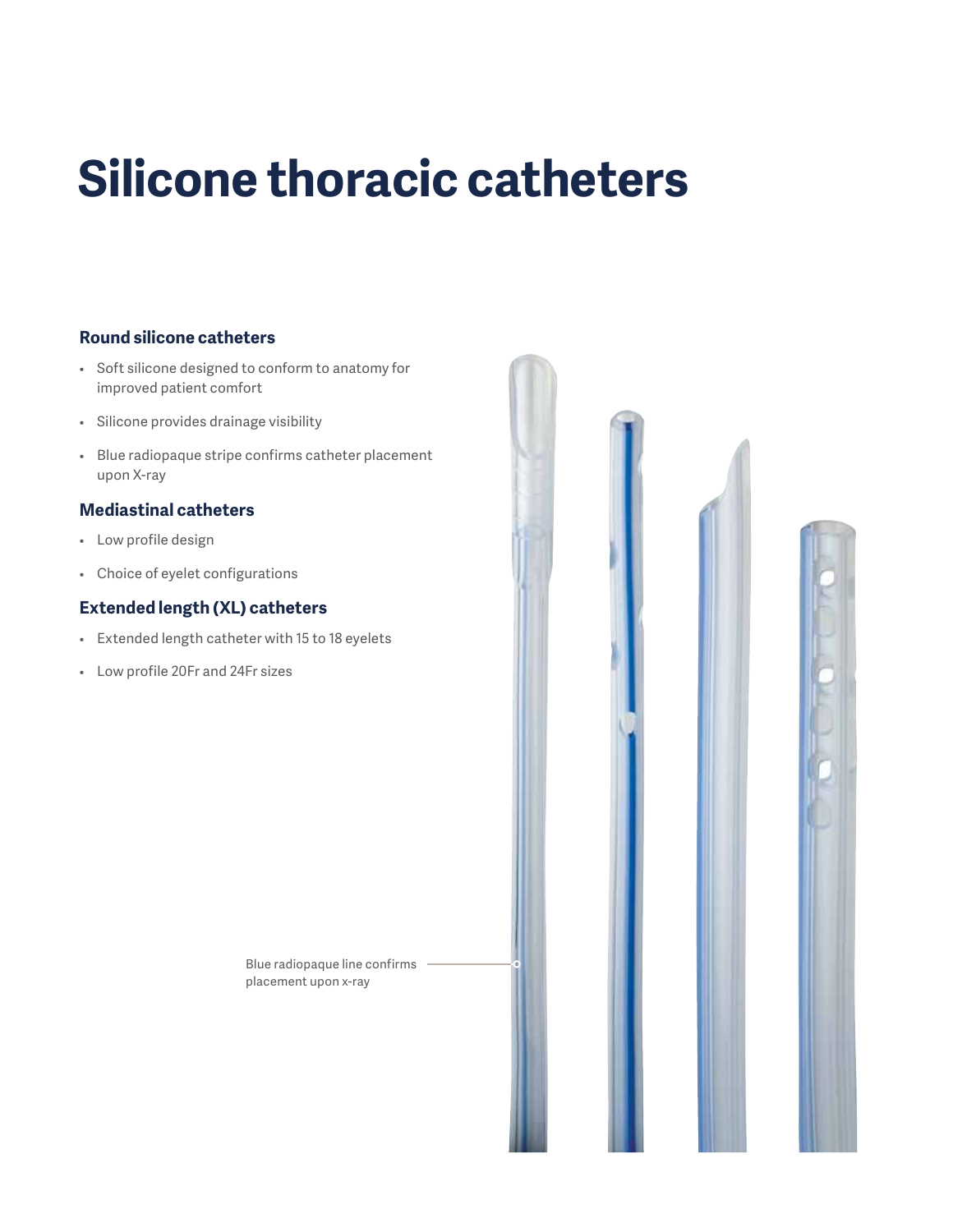# **Indication by design**

Getinge offers a full line of catheter products designed to meet the needs of cardiac, thoracic, and pediatric patients. All of our thoracic catheters are DEHP-free and not made with natural rubber latex.

Getinge also offers a variety of accessories to secure any size thoracic catheter to adult, pediatric or mobile chest drains.

**Your application. Your choice.**